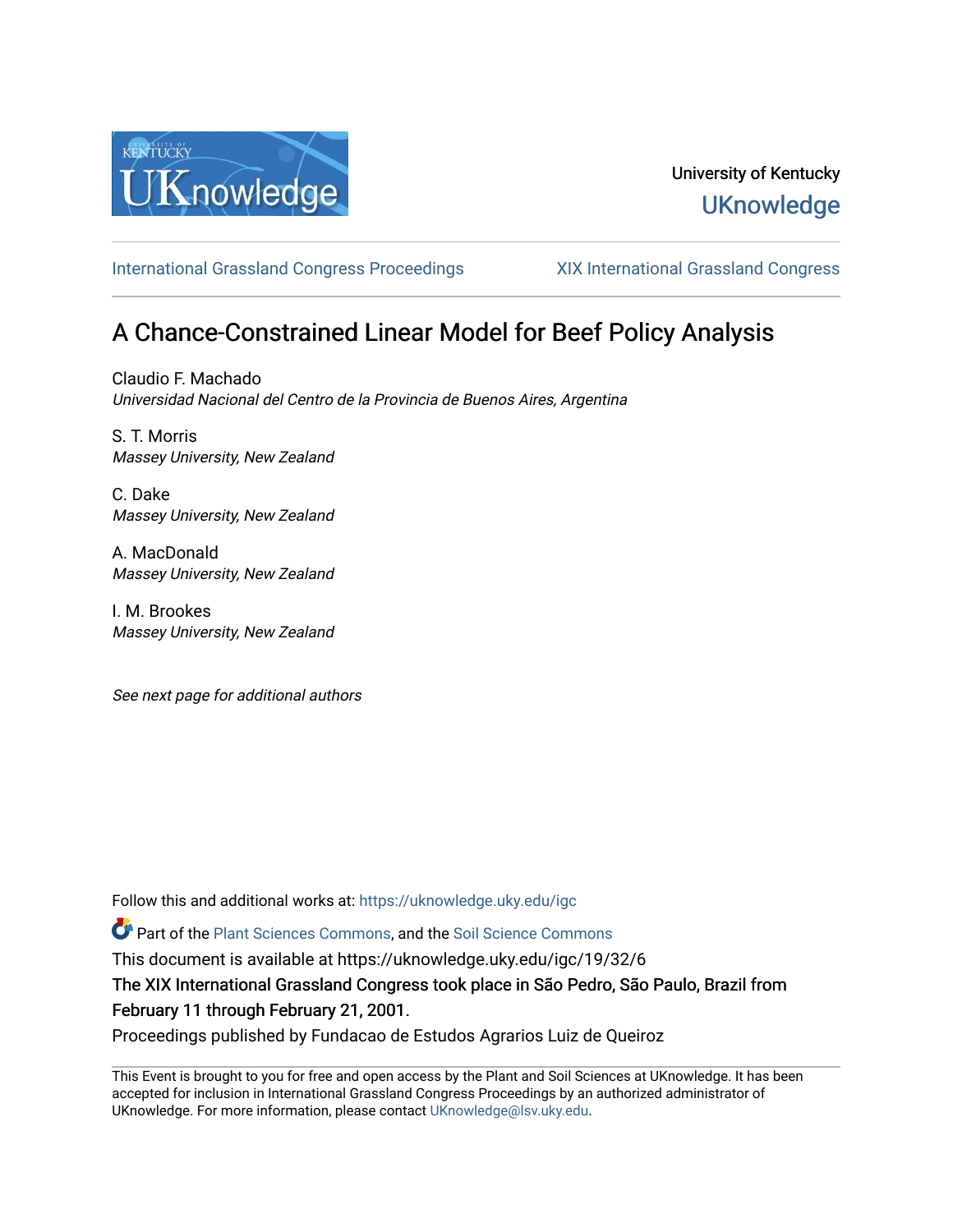## Presenter Information

Claudio F. Machado, S. T. Morris, C. Dake, A. MacDonald, I. M. Brookes, F. Di Croce, F. Gonzalez, and N. J. Auza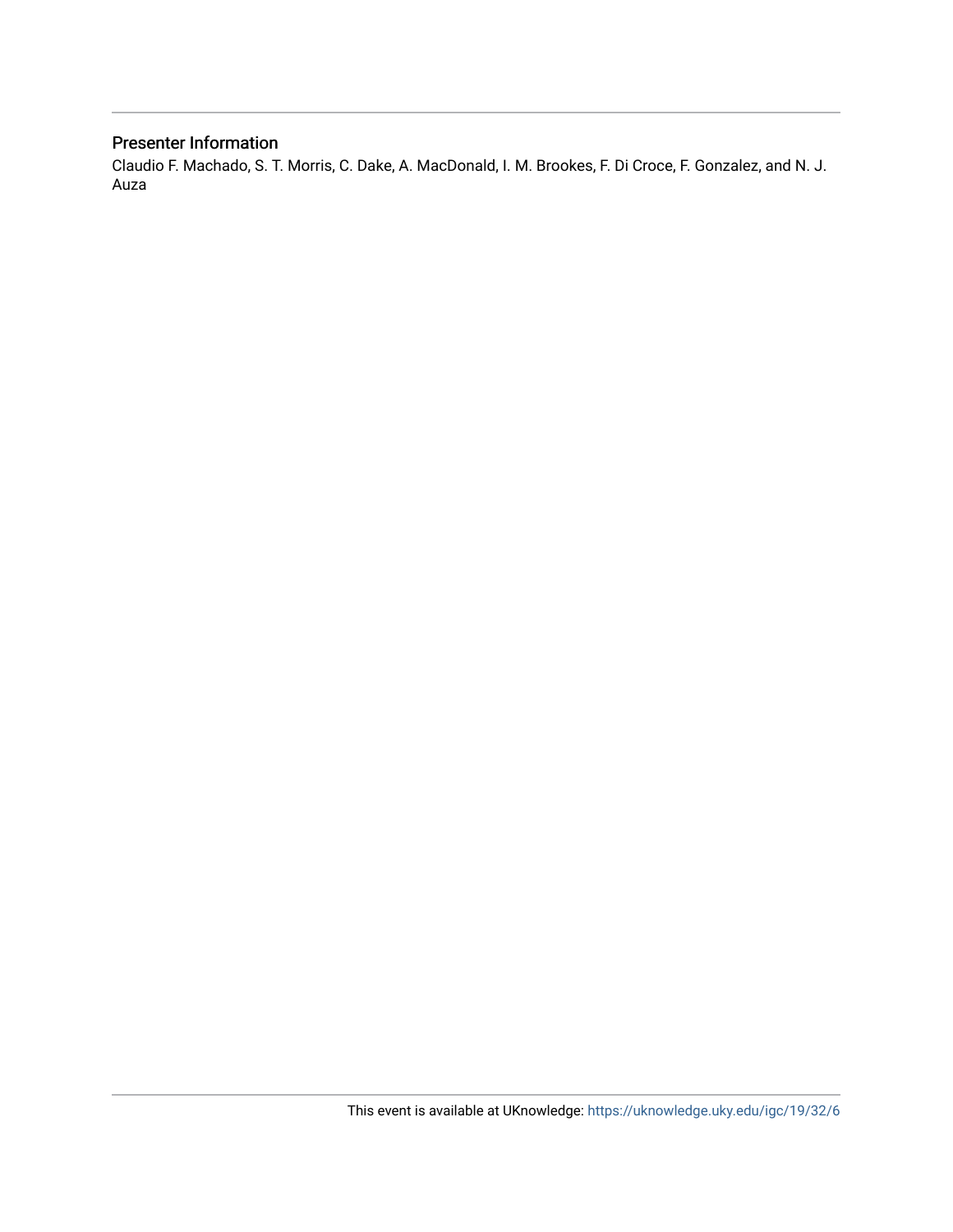### **A CHANCE–CONSTRAINED LINEAR MODEL FOR BEEF POLICY ANALYSIS**

C.F. Machado<sup>1</sup>, S.T. Morris<sup>2</sup>,C. Dake<sup>2</sup>, A. MacDonald<sup>2</sup>, I. Brookes<sup>2</sup>, F. Di Croce<sup>1</sup>, F. Gonzalez<sup>1</sup>

and N. J.  $Aux<sup>1</sup>$ 

<sup>1</sup> Facultad de Ciencias Veterinarias UNCPBA, Pinto 399, 7000, Tandil, Argentina,

cmachado@vet.unicen.edu.ar

<sup>2</sup>Massey University, Palmerston North, New Zealand

#### **Abstract**

A simple linear model to evaluate different bull beef policies (BBP) by incorporating the stochastic nature of pasture yield from a database with separate chance constraints (ChC) was developed. A 100 ha farm was used, and the model was run with five different BBP and set to different levels of pasture yield risk to maximise production.ha<sup>-1</sup>.year<sup>-1</sup>. Summer was the most risky season, and the optimum mix of policies changed at different levels of risk. Chance constraint represents an interesting and simple alternative to include pasture variation into a linear model.

**Keywords**: modelling; chance-constraint; grazing; bull

#### **Introduction**

Pasture represents the cheapest source of nutrients for ruminant production, but variation of yield, both within and between seasons, introduces risk to grazing systems. Many different beef policies can be profitable, but how closely the animal feed demand and pasture supply fit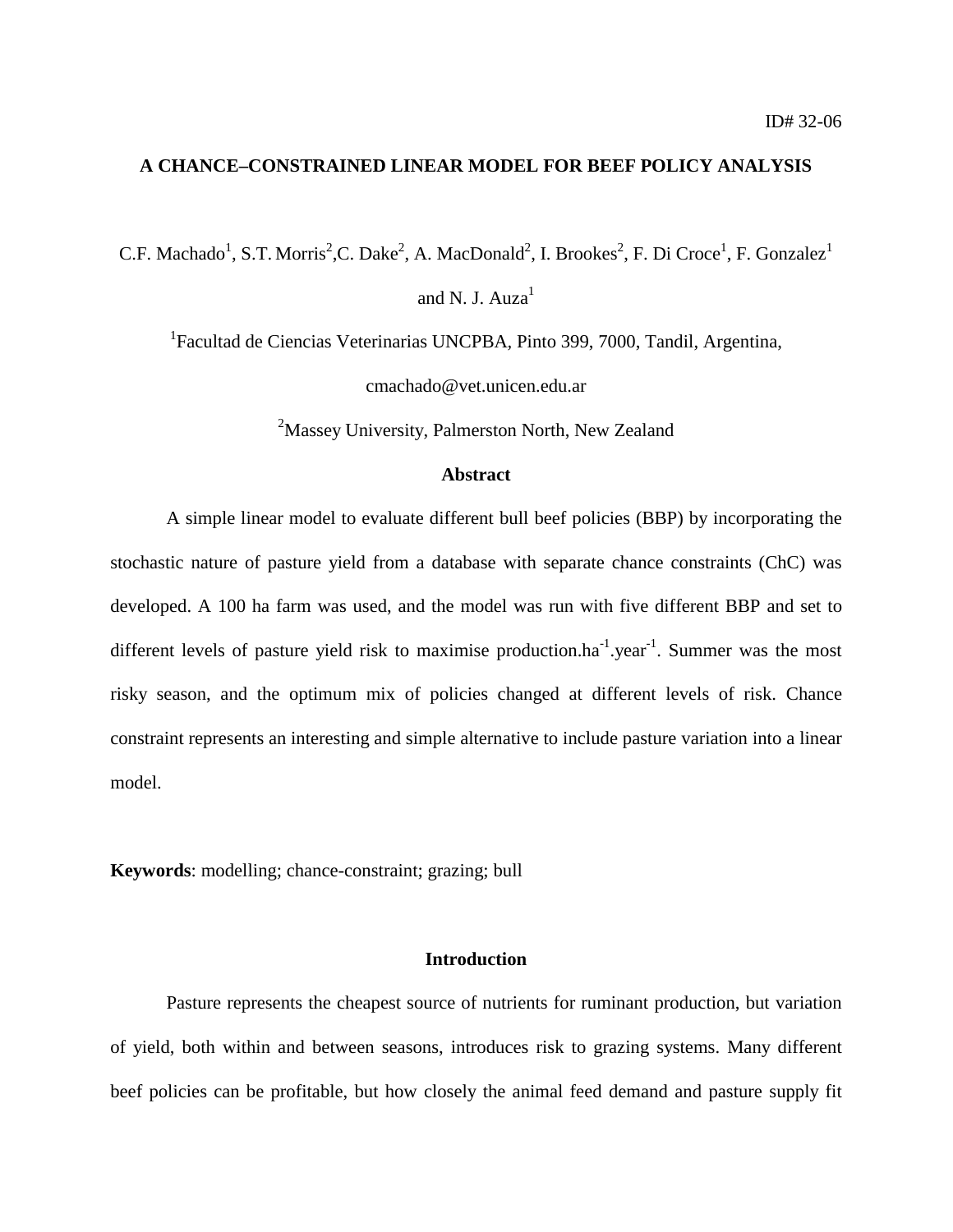together must be specially considered. Linear programming is a modelling tool that can assist in the solution of many agricultural problems (Dent et.al. 1986). However in practical situations, the farmer's plan of action normally deviates from the suggested optimum because farmers often have objectives other than profit maximisation and different attitudes to risk. There are several alternative approaches to incorporate random effects into linear programming such as target MOTAD analysis (Dake 1994) and chance-constrained programming (CHCLP) (Kall and Mayer 1996).

To the best of the authors' knowledge, CHCLP has not been used previously for cattle policy analysis. Where important historical databases of pasture production exist, they can be incorporated in these analyses. Furthermore, these models could have a potential teaching tool for evaluating different bull beef policies by incorporating the stochastic nature of pasture yield.

### **Material and Methods**

A one-year model to estimate monthly requirements of metabolizable energy (ME) (AFRC 1993) for different beef policies and performances was developed. Five bull beef policies were tested (T: 1 to 5), and their main assumptions are shown at table 1. Three different selling dates (one month apart) were assumed for each policy (a pattern of 20, 60 and 20 % for top T, middle M and bottom B animals respectively). Sales were based on target live weight, and live weight gains (LWG) were adjusted to achieve the target sale date in a normal season.

 To overcome the difficulties of comparing policies with different finishing time periods, a *Unit/policy* was developed. For each policy, the model automatically adds all needed animal classes to assure a *status quo* situation exists. Hence, the feed requirements of the *Unit/policy* was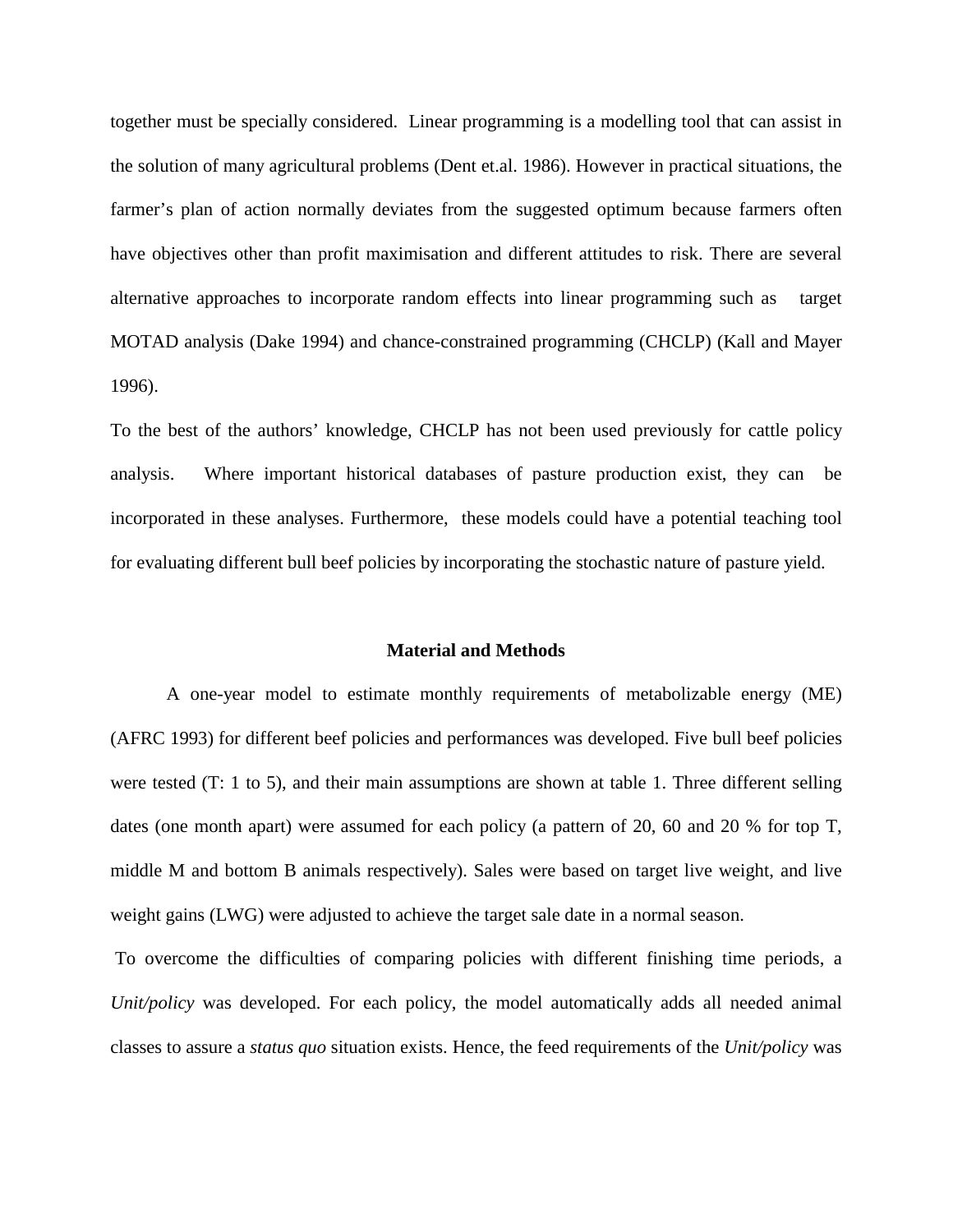estimated by adding monthly all the animal class feed requirements per policy into a yearly feed requirement. Yield per *Unit/policy* were estimated as:

> Produced LW/unit/year  $(kg LW) = S - P \pm (WLW - FLW)$  (Equation 1)  $S = Sales (kg LW)$  $P =$  Purchases (kg LW)  $WLW =$  wintered LW (kg at 01/07)  $FLW = Final LW$  (kg at 30/06)

 Farm assumptions for the policy comparison were: a 100 ha flat farm, with 95 % of the land area occupied with pasture and 5 % alternating between a summer and winter crop. A yield of 5000 kg DM.ha<sup>-1</sup> for both forage crops was assumed. Monthly data of herbage growth accumulation, since 1985/86 to 1998/99 as recorded at  $N^{\circ}$  1 Dairy, Massey University were used. Monthly data were fitted to normal distributions and a Montecarlo simulation approach (1000 iterations) was used to sample values of pasture growth accumulation from the statistical distribution. Average and variance for each month were estimated. Similarly, correlation coefficients (CC) were calculated between each monthly yield and per annum pasture yield. No variation in forage crops was included, based on their low contribution to the whole system (4 % of total DM).

A separate chance-constrained linear model (CHCLP) (Kall and Mayer 1996) was run to select a mix of bull policies to maximize  $kg LW.ha^{-1}.year^{-1}$  as follows: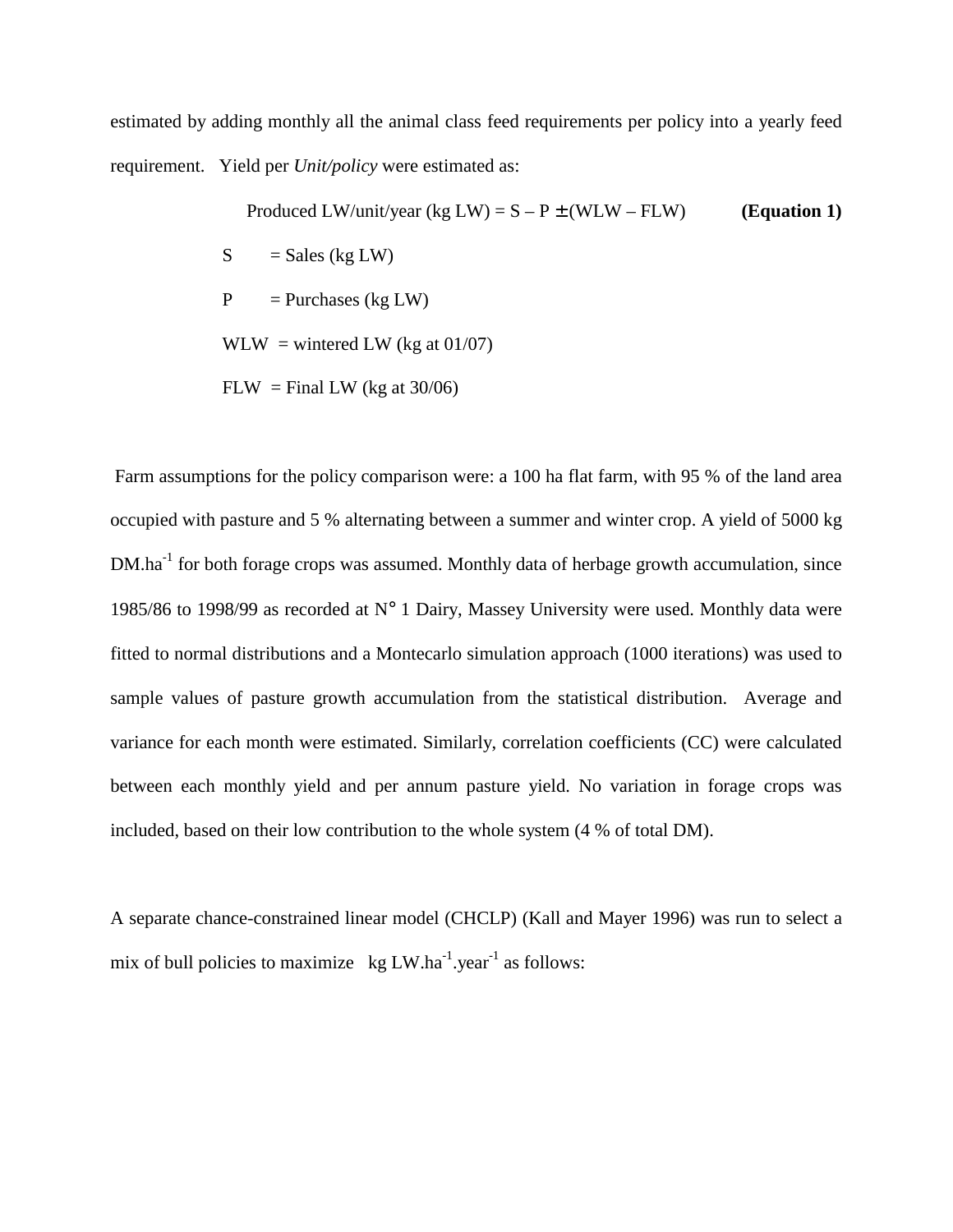maximize 
$$
Z = \sum_{j=1}^{n} c_j x_j
$$
  
\n $j = 1$   
\nsubject to  
\n $P \n\begin{cases}\n\oint_{0} z \ge \sum_{j=1}^{n} a_{ij} x_j \ge \alpha_i \quad x_j \ge 0, \text{ for all } j; 0 \prec \alpha \prec 1\n\end{cases}$   
\nbeing  
\n $J: \text{bull policy}$   
\nbi : Available DM. at i month in the farm  
\naij : DM req. of j activity at i month  
\n $\alpha$ : Prob. of achieving the constraint setting

Alpha ( $\alpha$ ) of 5, 16, 25, 50 and 84 % were used for the stochastic approach of herbage yield. To fine-tune the grazing system, the model was set to make pasture reserves in some months of the year in order to maintain pasture cover at feasible level throughout the year of between 1700 and 2100 kg DM.ha<sup>-1</sup>. 300 kg DM.bale<sup>-1</sup> and a feeding value of hay relative to pasture of 0.85 % were assumed. Losses of 10 % and 10 MJ ME.kg  $DM<sup>-1</sup>$  was assumed when this was fed back into the system (Hay is available as feed in the next month).

#### **Results and discussion**

From the pasture distribution sampling, the highest variable months were over the November to March period (results not shown). Pasture yield per annum varied between 7.4 and 14.6 ton.year<sup>-1</sup>.ha<sup>-1</sup>. Highest CC of each month yield-variation to per annum pasture output were for 0.47, 0.43, 0.41 and 0.37 for December, March January and October respectively. The lowest CC were –0.8, 0.10 and 0.12 for June, August and September.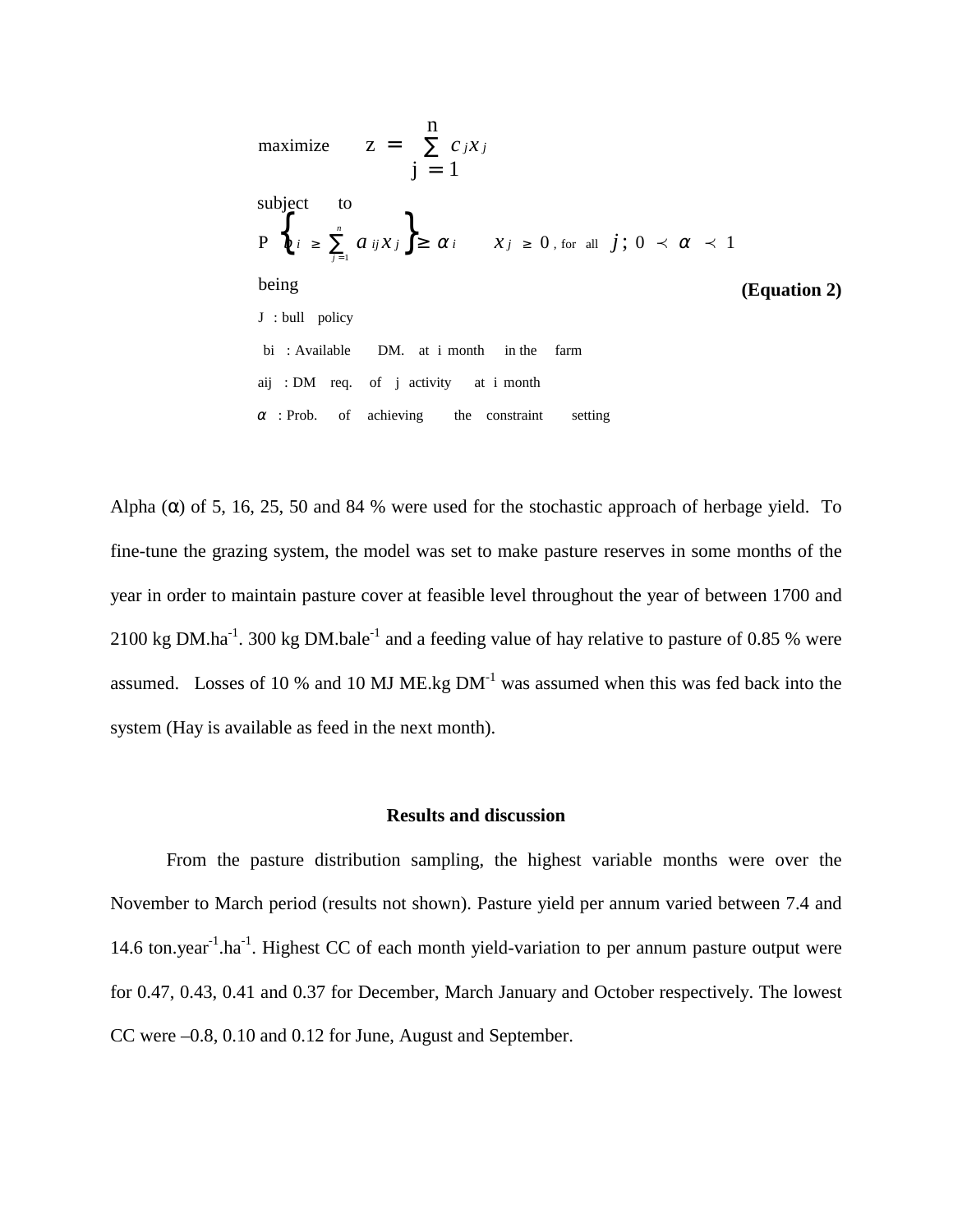Figure 1 shows the different mixes of policies to optimise kg LW. ha<sup>-1</sup> year<sup>-1</sup> at distinct levels of certainty of herbage output. When a low level of risk is selected (up to 0.5), the model included T3 as the main option. However, in order to maximize per ha yield at a higher level of risk (0.16), policies which are more demanding during late spring-summer ( policies 1 and 2) were mainly selected. High risk conditions systematically decreased the level of pasture reserves and were associated with a higher utilisation of grass by increasing stocking rate.

By accepting a higher level of risk, output per ha increased, shown by the following linear equation:

## **kg LW. ha-1 : 1520.8 (53.5) – x 948.8 (76.5) R2 : 0.98 P<0.001**

x: level of certainty **(Equation 3)**

CHCLP represented an acceptable tool to analyse the trade-off between alternative bull policies while considering seasonal distribution of pasture and in future pasture quality. Although it would be desirable to take into account the covariance´s between the pasture yield in different months within a model with joint chance constraints, this was discarded because to solve such problems special purpose solvers would be needed (Kall and Mayer 1996), decreasing the friendly nature of this simple model.

This CHCLP model provides an acceptable tool both for teaching purposes and exploring productive alternatives. Although the economic optimisation was beyond the objectives of this exercise, when this was attempted (not shown), the selected mix of classes was completely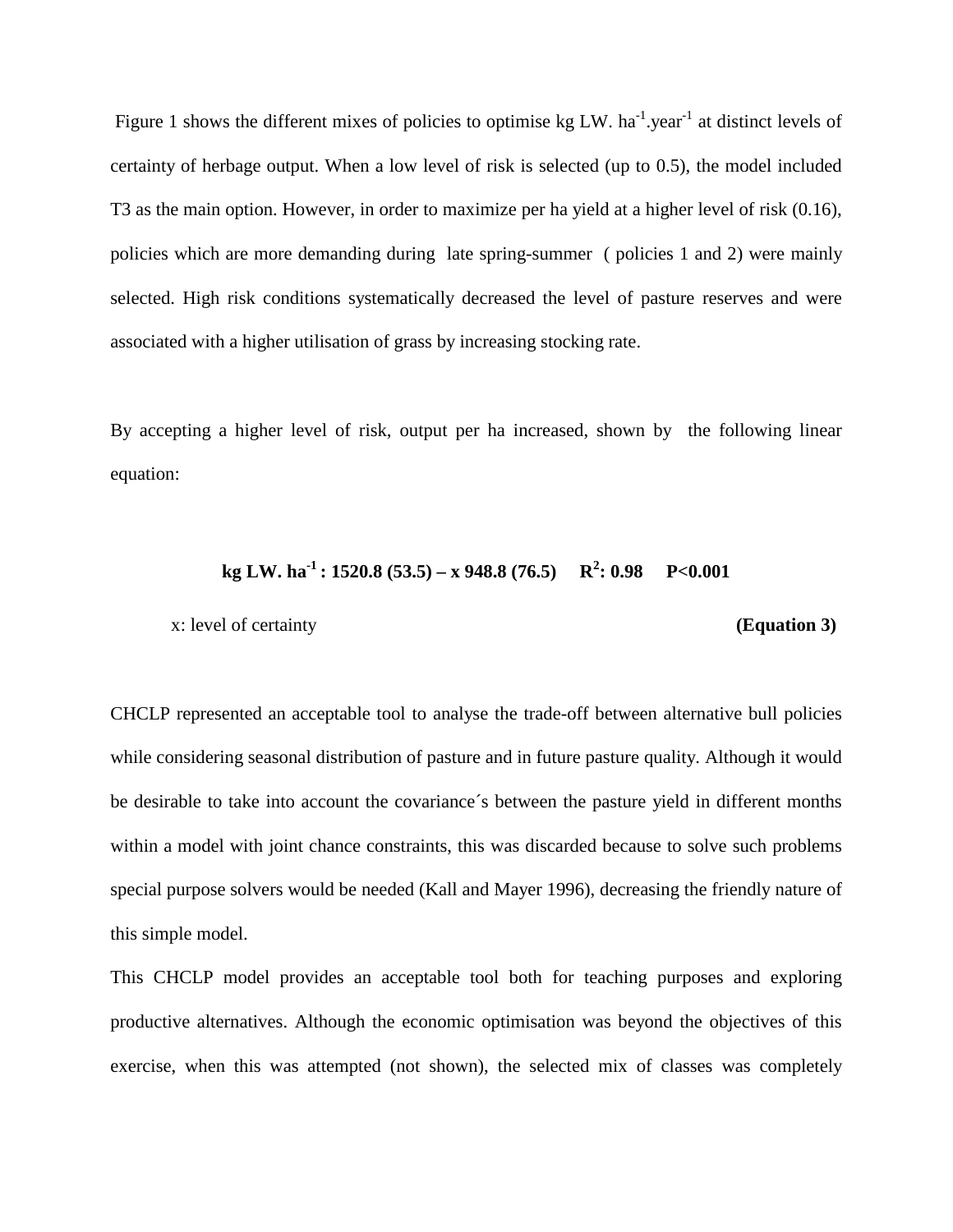different to those presented in Figure 1. Thus, economic and financial information should be added before suggesting a particular policy mix.

Risk in quantity-quality of pasture yield has shaped farming practices, and farmers have developed different strategies to cope with this variation, such as flexibility of slaughter date, changing stocking rate, feeding supplements etc. (Pleasants et.al. 1995). This model can be used to test the productive feasibility of different bull beef policy alternatives, and by including their economic and financial information, other strategies to improve the flexibility of the system could be evaluated.

#### **Reference List**

**AFRC.** (1993). Energy and protein requirements of ruminants. Published by the AFRC technical Committe on response to nutrients. 101 p.

**Dake CKG.** (1994). Variable animal performance and farm diversification. Proceeding of the New Zealand Society of Animal Production **54**:1-9.

**Dent JB, Harrison SR, Woodford KB.** (1986). Farm planning with linear programming: concept&practice. Butterworths Pty limited.

**Kall P, Mayer J.** (1996). SLP-IOR: An interactive model management system for stochastic linear programs. Mathemathical Programming **75**:221-40.

**Pleasants AB, McCall DG, Sheath GW.** (1995). The management of pastoral grazing system under biological and environmental variation. Agricultural Systems **48**:179-92.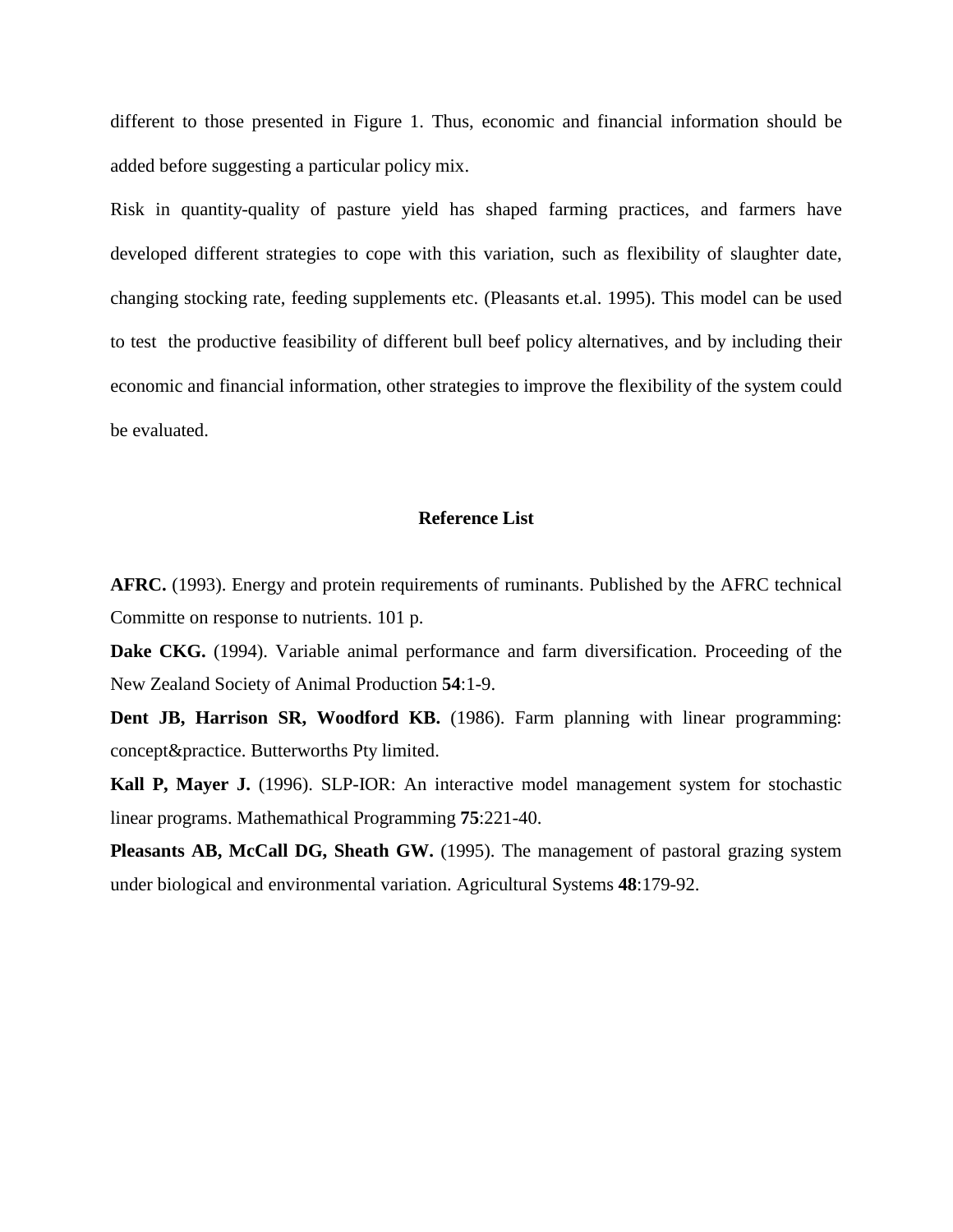| Value/Policy                  | $(+)$ | $\mathbf{1}$ | $\overline{2}$ | 3     | $\overline{4}$ | 5     |
|-------------------------------|-------|--------------|----------------|-------|----------------|-------|
| Initial LW (kg/head)          |       | 100          | 100            | 100   | 380            | 365   |
| Month of purchase             |       | Nov.         | Nov.           | Nov.  | Aug.           | Mar.  |
| LW of wintered animals        |       |              |                |       |                |       |
| 1Ry bull (kg/head)            |       | 349          | 285            | 188   |                | 468   |
| 2Rybull (kg/head)             |       |              |                | 473   |                |       |
| Live-Weight at sale (kg/head) |       | 600          | 550            | 650   | 600            | 650   |
| Month of sale $(*)$           |       | Dec.         | Feb.           | Jan.  | Feb.           | Dec.  |
| Produced LW (kg/unit/year)    |       | 495.4        | 446.0          | 544.5 | 217.8          | 282.1 |
| Meat/unit/year (kg Cwt)       |       | 252.7        | 227.5          | 227.7 | 111.1          | 143.9 |
| <b>INTAKE</b>                 |       |              |                |       |                |       |
| Winter (DM kg/unit)           |       | 842          | 601            | 1221  | 561            | 884   |
| Spring (DM kg/unit)           |       | 1428         | 1186           | 1862  | 1046           | 861   |
| Summer (DM kg/unit)           |       | 672          | 1249           | 1123  | 389            | 266   |
| Autumn (DM kg/unit)           |       | 711          | 525            | 1031  | $\overline{0}$ | 755   |
| Whole year (DM kg/unit)       |       | 3652         | 3560           | 5237  | 1995           | 2766  |

**Table 1**: Summary of assumptions in the five bull beef policies

(+) Including top, middle and bottom animals

(\*) Represents the sale of middle animals (60 % of sales)